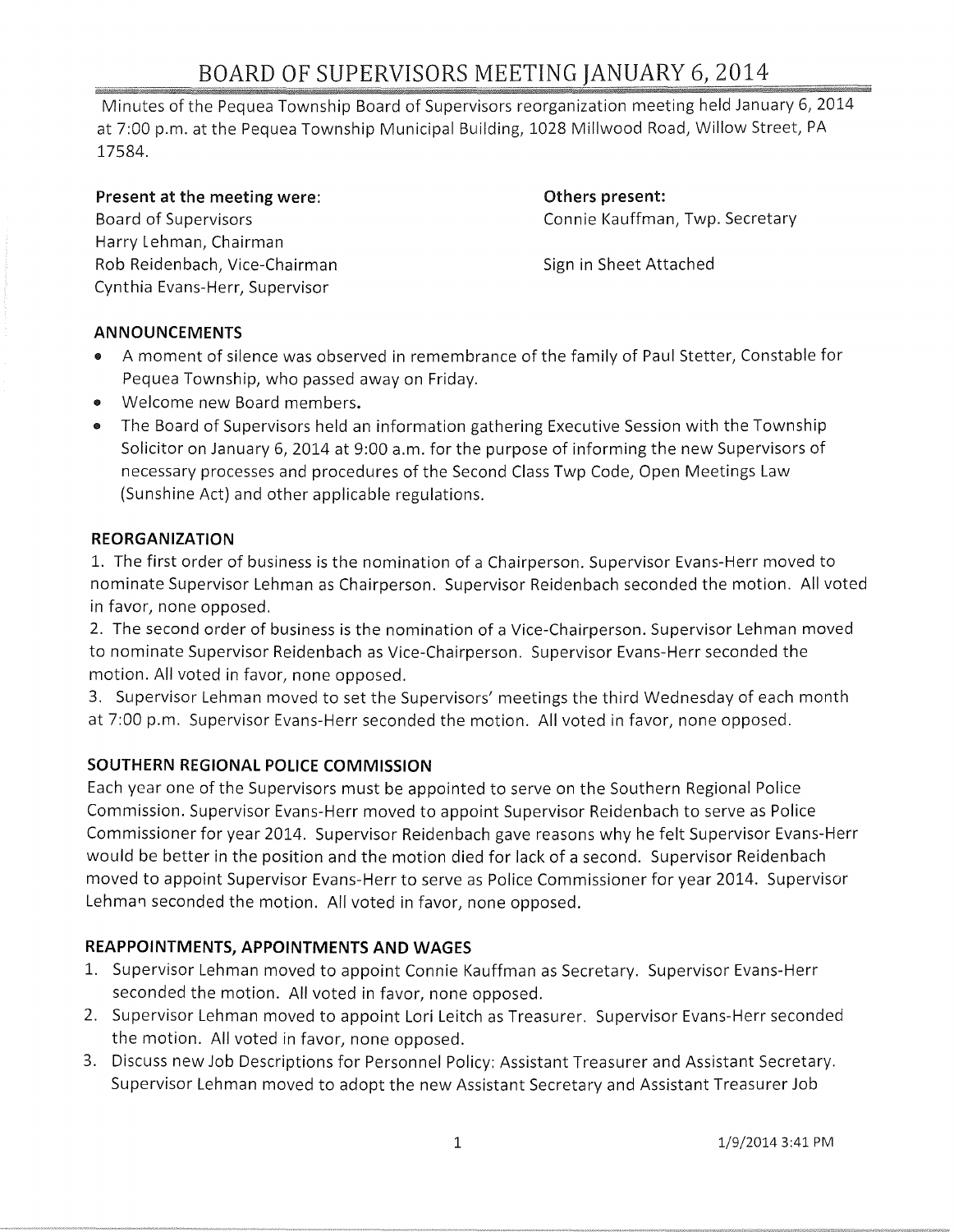Descriptions as prepared and include them in the Pequea Township Personnel Policy. Supervisor Reidenbach seconded the motion. All voted in favor, none opposed.

- 4. Supervisor Lehman moved to appoint Lori Leitch as Assistant Secretary at the same compensation as Treasurer. Supervisor Reidenbach seconded the motion. All voted in favor, none opposed.
- 5. Supervisor Lehman moved to appoint Connie Kauffman as Assistant Treasurer at the same compensation as Secretary. Supervisor Reidenbach seconded the motion. All voted in favor, none opposed.
- 6. Supervisor Lehman moved to appoint Bruce Frymyer as Roadmaster. Supervisor Evans-Herr seconded the motion. All voted in favor, none opposed.
- 7. Supervisor Lehman moved to appoint Connie Kauffman as Open Records Officer. Supervisor Reidenbach seconded the motion. All voted in favor, none opposed.
- 8. Supervisor Lehman moved to appoint Lori Leitch as Alternate Open Records Officer. Supervisor Reidenbach seconded the motion. All voted in favor, none opposed.
- 9. Supervisor Lehman moved to appoint Lori Leitch as Street Light Tax Collector. Supervisor Reidenbach seconded the motion. All voted in favor, none opposed.
- 10. Supervisor Lehman moved to appoint Connie Kauffman as Alternate Street Light Tax Collector. Supervisor Evans-Herr seconded the motion. All voted in favor, none opposed.
- 11. Supervisor Lehman moved to set the Treasurer Bond at \$800,000.00 for 2014. Supervisor Reidenbach seconded the motion. All voted in favor, none opposed.
- 12. Supervisor Lehman moved to set the Assistant Treasurer Bond at \$800,000.00 for 2014. Supervisor Reidenbach seconded the motion. All voted in favor, none opposed.
- 13. Supervisor Lehman moved to set the Street Light Tax Collector Bond at \$25,000.00 for 2014. Supervisor Reidenbach seconded the motion. All voted in favor, none opposed.
- 14. Supervisor Lehman moved to set the Alternate Street Light Tax Collector Bond at \$25,000.00 for 2014. Supervisor Reidenbach seconded the motion. All voted in favor, none opposed.
- 15. Duplicate item: Set the Alternate Street Light Tax Collector Bond at \$25,000.00 for 2014.
- 16. Supervisor Lehman moved to adopt **Resolution #390-2014** naming Lori Leitch, Treasurer OR Connie Kauffman, Assistant Treasurer as Chief Administrative Officer as of January 6, 2014 for the purpose of carrying information to the Department of the Auditor General, and to administer funds with the Principal Financial Group. Supervisor Evans-Herr seconded the motion. All voted in favor, none opposed.
- 17. Supervisor Lehman moved to approve mileage reimbursement for Supervisors and employees for use of their own vehicle for township business at the 56 cents per mile rate issued by the IRS for 2014. Supervisor Evans-Herr seconded the motion. All voted in favor, none opposed.
- 18. Supervisor Lehman moved to keep the Personnel Policy benefits for 2014 the same as in the Personnel Policy adopted on July 21, 2010. Supervisor Reidenbach seconded the motion. All voted in favor, none opposed.
- 19. Supervisor Lehman moved to keep the township office hours at 9 am to 4 pm Monday through Friday and the road crew hours at the Roadmaster's discretion. Supervisor Evans-Herr seconded the motion. All voted in favor, none opposed.
- 20. Supervisor Lehman moved to adopt **Resolution #391-2014** to appoint PNC Bank and PLGIT as depositories for Pequea Township for 2014. Supervisor Reidenbach seconded the motion. All voted in favor, none opposed.
- 21. Supervisor Evans-Herr moved to appoint Supervisor Lehman as Volunteer Fire Company Liaison. Supervisor Reidenbach seconded the motion. All voted in favor, none opposed.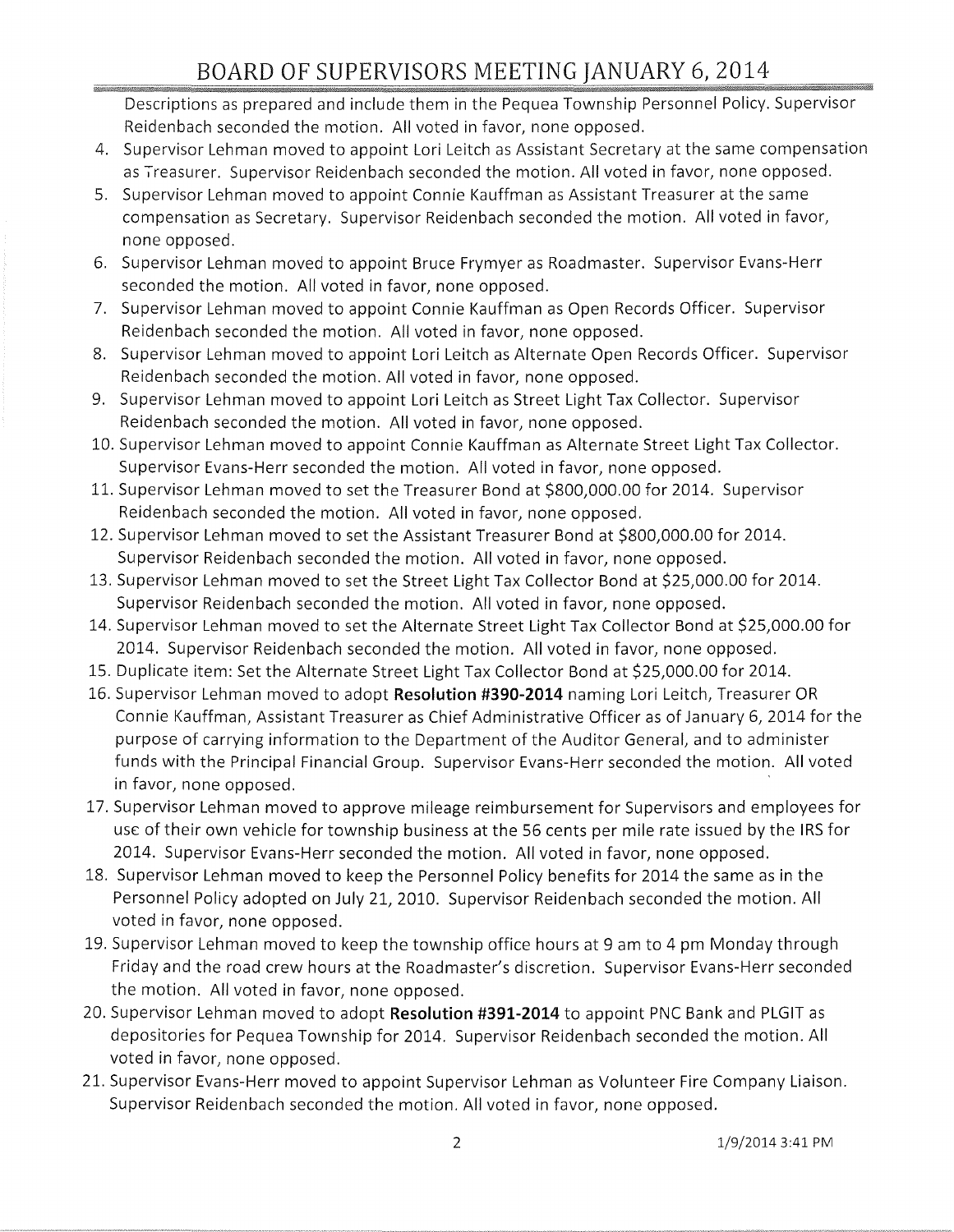- 22. Supervisor Evans-Herr moved to appoint Supervisor Lehman as Road Crew Liaison. Supervisor Reidenbach seconded the motion. All voted in favor, none opposed.
- 23. Supervisor Evans-Herr moved to appoint Supervisor Lehman as Legal Liaison. Supervisor Reidenbach seconded the motion. All voted in favor, none opposed.
- 24. Supervisor Evans-Herr moved to appoint Supervisor Lehman as Park & Recreation Board Liaison. Supervisor Reidenbach seconded the motion. All voted in favor, none opposed.
- 25. Supervisor Reidenbach moved to appoint Supervisor Lehman as Emergency Management Coordinator Liaison. Motion died for lack of a second. Supervisor Evans-Herr moved to appoint Supervisor Reidenbach as Emergency Management Coordinator Liaison. Motion died for lack of a second. After Supervisor Lehman explained this position should tie in with the Volunteer Fire Company (liaison) position, Supervisor Evans-Herr moved to appoint Supervisor Lehman as Emergency Management Coordinator Liaison. Supervisor Reidenbach seconded the motion. All voted in favor, none opposed.
- 26. Supervisor Lehman moved to appoint Supervisor Evans-Herr as Voting Delegate for the PSATS State Conference with all three Supervisors authorized to attend. Supervisor Reidenbach seconded the motion. All voted in favor, none opposed.
- 27. Supervisor Lehman moved to appoint Supervisor Evans-Herr to represent Pequea Township for the Community Block Grant Program in 2014. Supervisor Reidenbach seconded the motion. All voted in favor, none opposed.
- 28. Supervisor Lehman moved to approve Pequea Township to be a member of the Southern Lancaster County Inter-Municipal Committee for 2014 and to appoint Supervisor Reidenbach to represent Pequea Township at the monthly meetings. Supervisor Evans-Herr seconded the motion. All voted in favor, none opposed.
- 29. Supervisor Lehman moved to appoint Supervisor Evans-Herr as Chairperson of the Ag Security Committee. Supervisor Reidenbach seconded the motion. All voted in favor, none opposed.
- 30. Supervisor Lehman moved to appoint Dan Mast to the Ag Security Committee. Supervisor Evans-Herr seconded the motion. All voted in favor, none opposed.
- 31. Supervisor Lehman moved to appoint Dave Lockard as Sewage Enforcement Officer and set the pay rate according to the 2014 SEO Rate Schedule. Supervisor Reidenbach seconded the motion. All voted in favor, none opposed.
- 32. Supervisor Lehman moved to appoint Mark Deimler of Solanco Engineering, LLC as Alternate Sewage Enforcement Officer and set the pay rate according to the 2014 Rate Schedule. Supervisor Reidenbach seconded the motion. All voted in favor, none opposed.
- 33. Supervisor Lehman moved to appoint Mark Deimler of Solanco Engineering, LLC as Zoning Officer, Code Enforcement Officer, and Building Code Official and set the pay rate according to the 2014 Rate Schedule. Supervisor Reidenbach seconded the motion. All voted in favor, none opposed.
- 34. Supervisor Lehman moved to appoint Mike Saxinger as Alternate Zoning Officer and Code Enforcement Officer and set the pay rate according to the 2014 Rate Schedule. Supervisor Reidenbach seconded the motion. All voted in favor, none opposed.
- 35. Supervisor Evans-Herr moved to appoint Tim Weaver to the Pequea Township Park & Recreation Board to fill the unexpired term of Lew Witmer ending January 2016. Supervisor Reidenbach seconded the motion. All voted in favor, none opposed.
- 36. Item tabled until end of addendum.
- 37. Item tabled until end of addendum.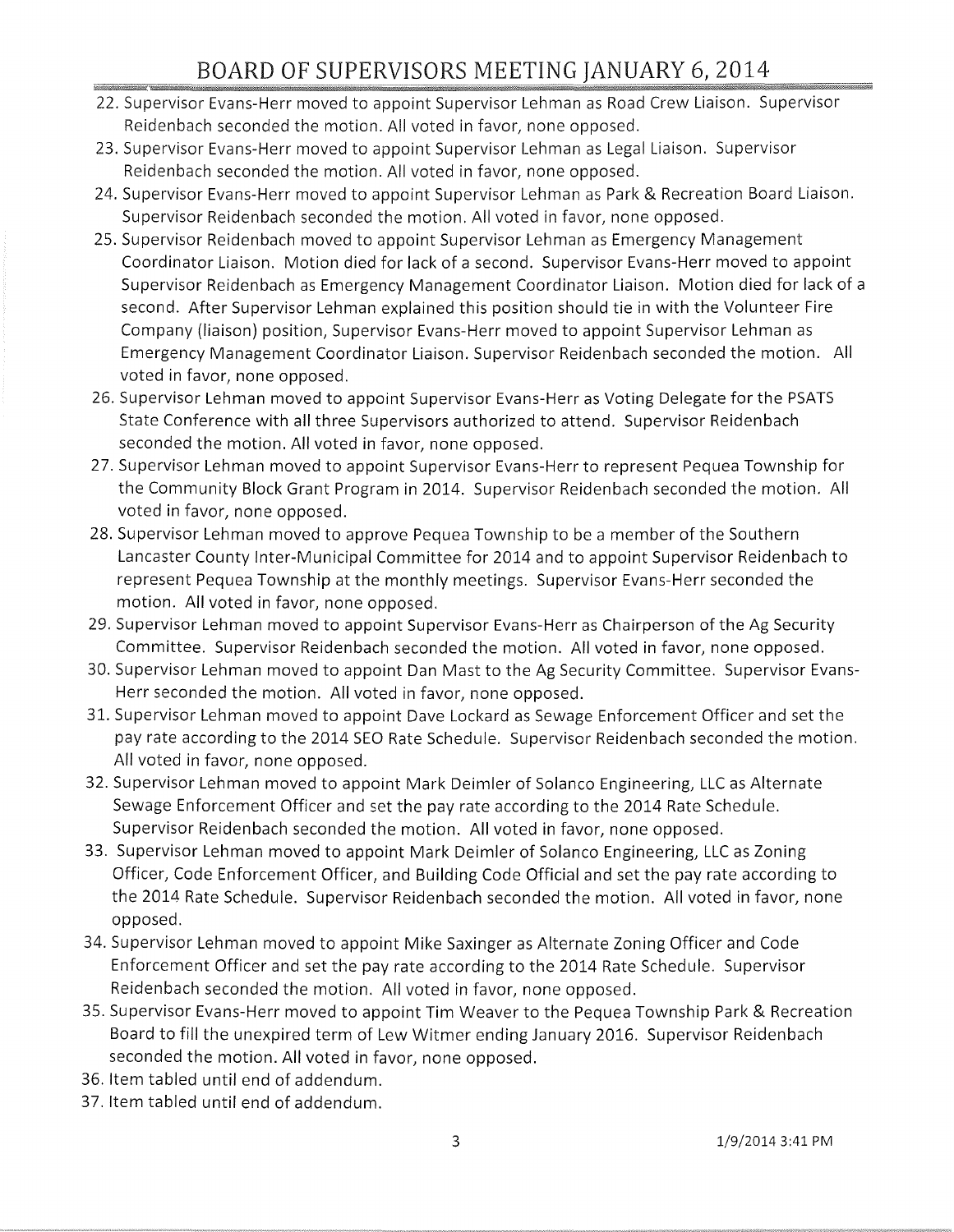- 38. Item tabled until end of addendum.
- 39. Supervisor Lehman moved to adopt Resolution #392-2014 to appoint Jackie Johns to the Zoning Hearing Board for a five-year term to expire January 2019 and appoint Neil Freidly as Alternate to the Zoning Hearing Board for a three-year term to expire January 2017. Supervisor Reidenbach seconded the motion. All voted in favor, none opposed.
- 40. Supervisor Lehman moved to set the Zoning Hearing Board members rate of pay at \$40.00 per meeting. Supervisor Evans-Herr seconded the motion. All voted in favor, none opposed.
- 41. Supervisor Lehman moved to appoint Darren Huegel as Chairperson of the Vacancy Committee for 2014. Supervisor Reidenbach seconded the motion. All voted in favor, none opposed.
- 42. Supervisor Lehman moved to appoint Matt Creme of Nikolaus and Hohenadel, LLP as Solicitor for all general purposes. Supervisor Reidenbach seconded the motion. All voted in favor, none opposed.
- 43. Supervisor Evans-Herr moved to appoint Mark Deimler of Solanco Engineering, LLC as Engineer for all general purposes and set the pay rate according to the 2014 Rate Schedule. Supervisor Reidenbach seconded the motion. All voted in favor, none opposed.
- 44. Supervisor Evans-Herr moved to appoint Jim Caldwell of Rettew Associates as Alternate Engineer, and set the pay rate according to the 2014 Rate Schedule, and authorize to sign the Professional Services Agreement. Supervisor Reidenbach seconded the motion. All voted in favor, none opposed.
- 45. Supervisor Lehman moved to appoint Anthony Williams as Emergency Management Coordinator. Supervisor Reidenbach seconded the motion. All voted in favor, none opposed.
- 46. Appoint Deputy Emergency Management Coordinator. Item tabled.

## **MUNICIPAL REPRESENTATIVES TO** 272 **STUDY ADVISORY COMMITTEE**

Supervisor Lehman moved to appoint Supervisor Reidenbach to serve as municipal representative to the 272 Study Advisory Committee for year 2014. Supervisor Evans-Herr seconded the motion. All voted in favor, none opposed.

## **COLLECT TAXES** FOR 2014

Supervisor Lehman moved to appoint the County of Lancaster to fill the vacancy of Tax Collector to collect the real estate tax for Pequea Township for the year 2014. Supervisor Reidenbach seconded the motion. All voted in favor, none opposed.

#### **APPOINTMENT OF CPA**

Supervisor Lehman moved to adopt Resolution #393-2014 to appoint Bertz, Hess & Co., LLP to audit the accounts of the Township of Pequea for the year ending December 31, 2013. Supervisor Reidenbach seconded the motion. All voted in favor, none opposed.

## **APPOINTMENT OF INSPECTION AGENCIES**

Supervisor Lehman moved to appoint Pete Kingsley of Commonwealth Code Inspection Services, Inc. and Jason Stevens of Code Administrators, Inc. as the UCC (Unified Construction Code) Inspection Agencies for the year 2014. Supervisor Evans-Herr seconded the motion. All voted in favor, none opposed.

#### **SETTING FEES** FOR 2014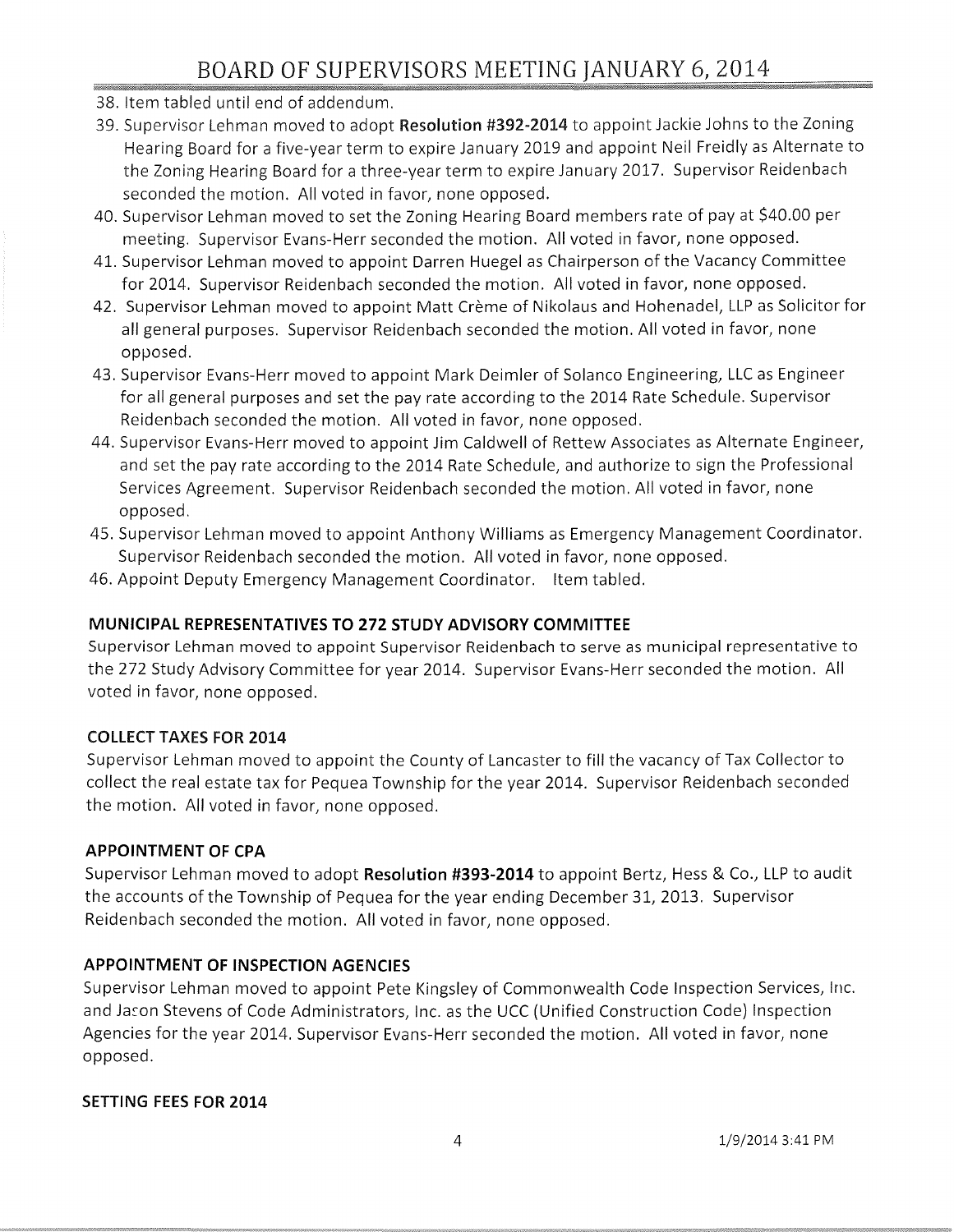# BOARD OF SUPERVISORS MEETING JANUARY 6,2014

The purpose of this Resolution is to organize the Township Administrative Fees into one Resolution to be reviewed and set on a yearly basis. This covers fees from pavilion rental to sewage and zoning. Supervisor Lehman moved to adopt **Resolution** #394-2014 setting township fees for 2014. Supervisor Reidenbach seconded the motion. All voted in favor, none opposed.

#### **REGULAR MEETING PUBLIC COMMENTS:**

#### **OLD BUSINESS:**

1. Set Date for Hearing to Consider the Proposed Ordinance to Restate the Pequea Township Non-Uniform Pension Plan and Direct the Secretary to Advertise - Supervisor Lehman moved to set the date for the Hearing of the Ordinance to restate the Pequea Township Non-Uniformed Pension Plan to January lS, 2014 at 7:00 p.m. and to direct the Secretary to advertise the hearing. Supervisor Reidenbach seconded the motion. All voted in favor, none opposed.

#### **NEW BUSINESS:**

- 1. Authorize the Solicitor to Appear on behalf of the Township as a Party in the Zoning Hearing on the Application of MBI Development Company Inc. - Supervisor Lehman moved to authorize the Solicitor to appear on behalf of the Township as a Party in the Zoning Hearing on the Application of MBI Development Company Inc. Supervisor Reidenbach seconded the motion. Supervisors Lehman and Reidenbach voted in favor, Supervisor Evans-Herr abstained.
- 2. Brooks Industrial Park Lot 6, 7, and 8 Land Development Plan Supervisor Lehman moved to approve the Stormwater Management Plan for the Brooks Industrial Park Lot 6, 7, and 8 Final Land Development Plan dated 9/23/2008 and last revised 12/18/2013 and to authorize the municipal secretary to complete the Appendix 34 (Memorandum of Understanding) and furthermore to authorize the Chairman and the municipal secretary to execute the Stormwater Management Agreement and Declaration of Easement. Supervisor Evans-Herr seconded the motion. All voted in favor, none opposed.

Supervisor Lehman moved to accept the Improvement Bond for the Brooks Industrial Park Lot 6, 7, and 8 project from Arch Insurance Company dated December 17, 2013 In the amount of \$236,456.00 and to authorize the municipal secretary to complete the Appendix 27 (Municipal Acceptance of an Improvement Guarantee). Supervisor Reidenbach seconded the motion. All voted in favor, none opposed.

Supervisor Lehman moved to authorize the municipal secretary to sign the Brooks Industrial Park Lot 6, 7, and 8 Final Land Development Plan Municipal Plan Notification Certificate on sheet 1 of the plans for recording. Supervisor Evans-Herr seconded the motion. All voted in favor, none opposed.

## **ADDENDUM**

1. Accept Resignation of Bill Schall from Planning Commission - Supervisor Lehman moved to accept the resignation of Bill Schall from the Pequea Township Planning Commission effective December 31, 2013. Supervisor Evans-Herr seconded the motion. All voted in favor, none opposed.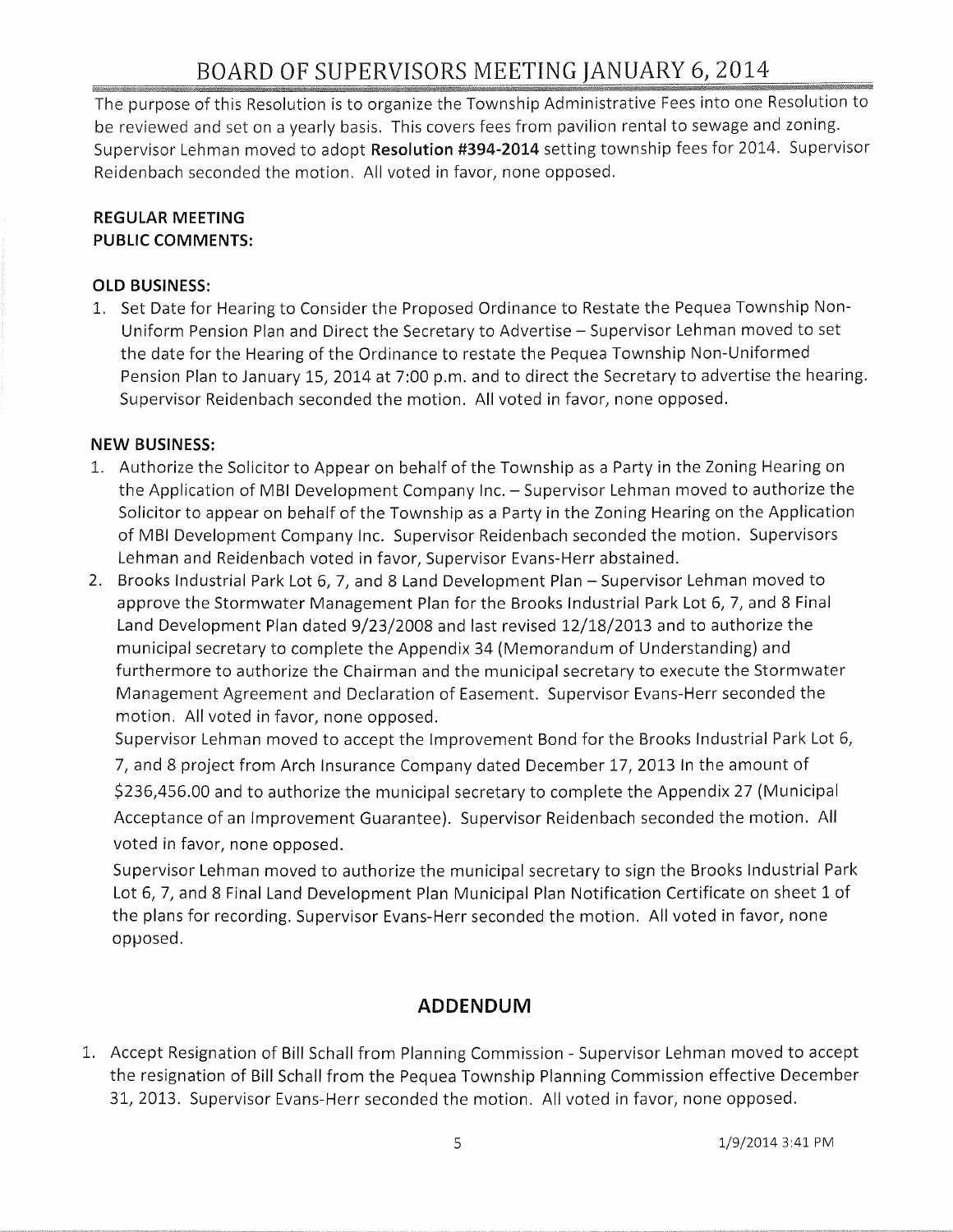# **BOARD OF SUPERVISORS MEETING JANUARY 6,2014**

- 2. Accept Resignation of Lucy Gillichbauer from Planning Commission Supervisor Lehman moved to accept the resignation of Lucille Gillichbauer from the Pequea Township Planning Commission effective January 4, 2014. Supervisor Reidenbach seconded the motion. All voted in favor, none opposed .
- 3. Discuss Reducing the Planning Commission from Seven to Five Members Supervisor Lehman moved to direct the Solicitor and Secretary to prepare and advertise an Ordinance for consideration to reduce the Planning Commission from seven members to five. Supervisor Evans-Herr seconded the motion. All voted in favor, none opposed.

Return to tabled items:

- 38. Supervisor Reidenbach moved to appoint Robert Heckrote to the Pequea Township Planning Commission for a four-year term ending January 2018. Supervisor Evans-Herr seconded the motion. All voted in favor, none opposed.
- 37. Supervisor Lehman moved to appoint Betsy Herr to the Pequea Township Planning Commission to fill the unexpired term of Carmen Swinehart ending January 2017. Supervisor Evans-Herr seconded the motion. All voted in favor, none opposed.
- 36. Appoint to the Pequea Township Planning Commission to fill the unexpired term of Bill Schall ending January 2016. Item no longer need if a five member board.

**MEETING ADJOURNED** at 7:48 p.m.

Respectfully submitted,

Respectfully submitted,<br>Connie Kauffman, Township Secretary